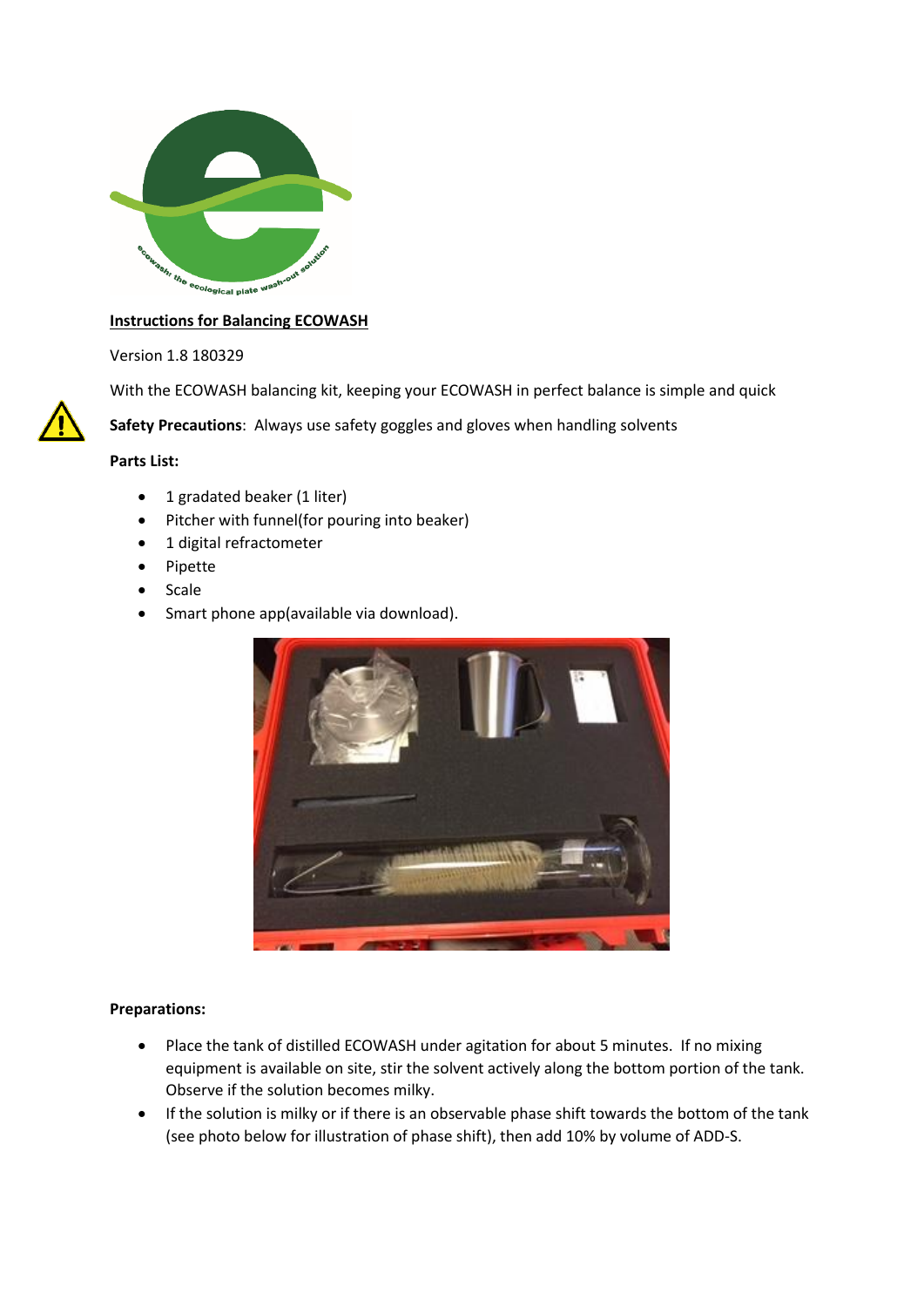Stir again for five minutes or until the solution is clear and the phase shift is no longer apparent. If, after stirring, the product remains milky, then add 10% ADD-S once again and stir in until the solution is clear.



 Do not add more than 20% by volume of ADD-S. If the product remains milky after both additions of ADD-S, potential causes could be very low solvent temperature and/or higher than specified water in the solvent. Our technical service team will be happy to help identify the problem.





*a) Example of phase shift in ECOWASH sample ( b) Example of a cloudy/milky ECOWASH sample*

### **Step-by-Step Instructions**:

- 1. Gather just over 1 liter of distilled ECOWASH in a clean container. We have provided a pitcher to facilitate the pouring.
- 2. Open the Ecowash Balancing application
- 3. Verify that the scale is in gram mode. Tare the scale with the empty, dry beaker



4. Prepare a sample of just over 1 liter of distilled ECOWASH and let it settle to room temperature.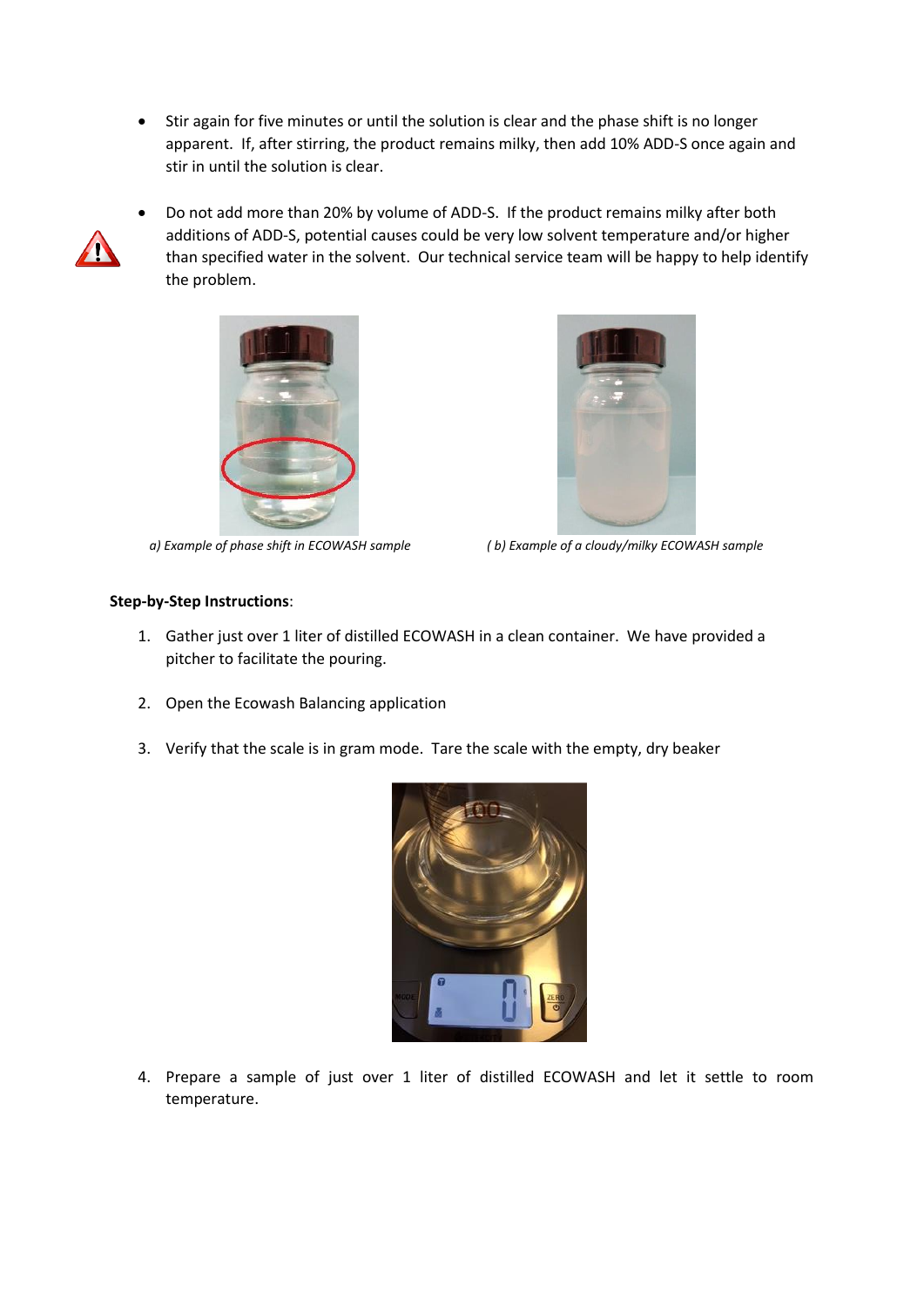*5.* Pour into the beaker up to the 1 liter mark. For a more precise reading, look at eye level and verify that the bottom of the meniscus is clearly at the 1 liter level (*Photo 2*).



*Photo 2: Correct 1 liter beaker filling for ECOWASH density measurement.*



- 6. Note the reading in grams up to 3 decimal points (e.g. 0.845), and enter it into the dedicated SAMPLE VALUE cell: "**DENSITY KG/L**".
- 7. Turn on the digital refractometer and zero the refractometer by pressing "ZERO" (*Photo 3*).
- 8. Using a pipette, take a drop of distilled ECOWASH from the beaker and completely fill the "sample stage" of the digital refractometer (up to the edge of the metal recipient).
- 9. Press "START" and note the Brix value. Enter the value in the dedicated SAMPLE VALUE cell: "**BRIX (°B)**".



*Photo 3: Representation of the digital refractometer*

*NB: It is important to fill the sample stage to the brim of the metal for an accurate measure!*